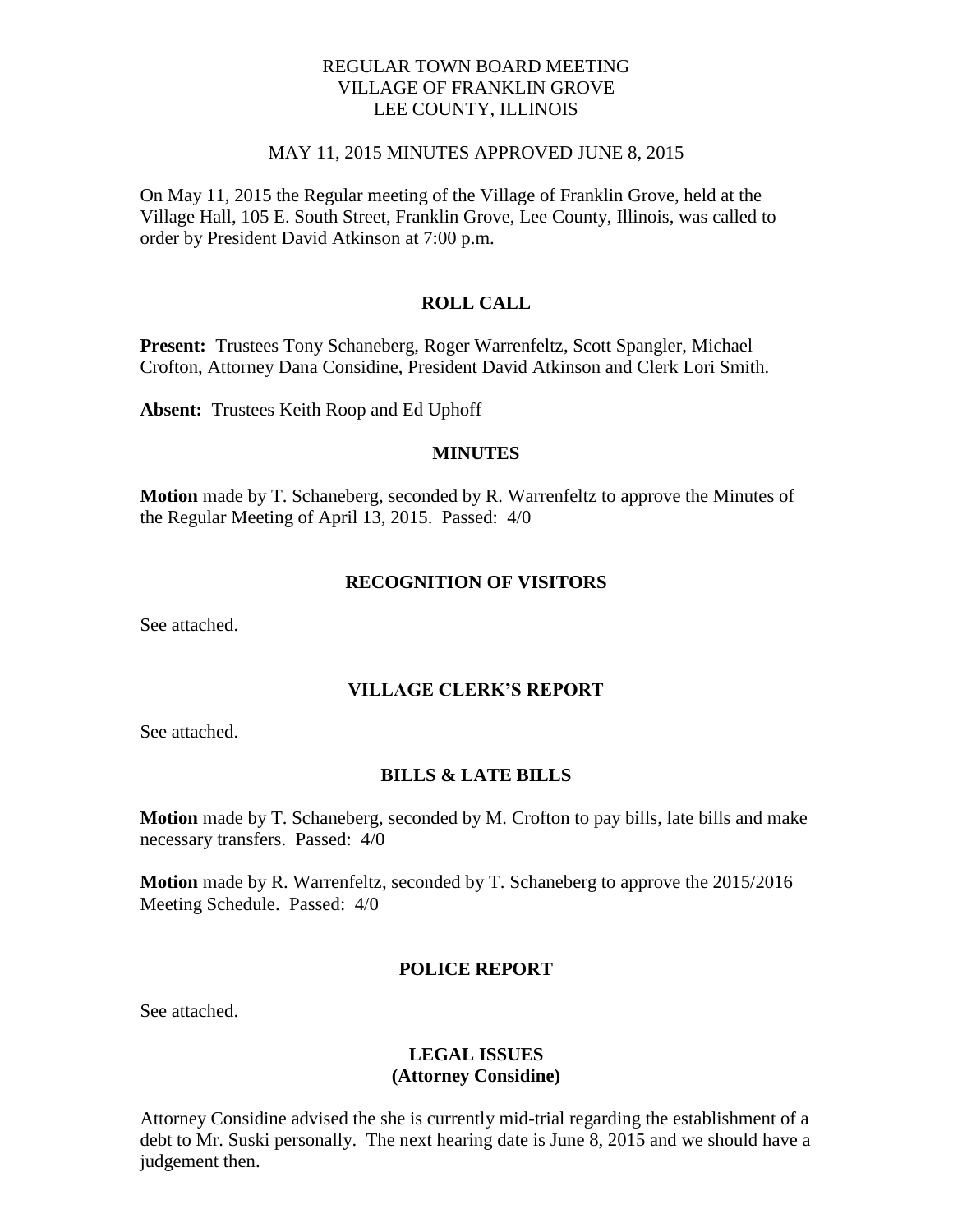### **GENERAL ISSUES**

None

## C**OMMITTEE REPORTS**

**STREETS & ALLEYS** (T. Schaneberg Chairman)

None

## **WATER & SEWER**

(R. Warrenfeltz Chairman)

None

## **ECONOMIC DEVELOPMENT** (E. Uphoff Chairman)

None

## **PROPERTIES**

(M. Crofton Chairman)

None

# **FINANCE COMMITTEE** (K. Roop Chairman)

**Motion** made by M. Crofton, seconded by R. Warrenfeltz to approve the 2015/16 Budget. Passed: 4/0

**Motion** made by T. Schaneberg, seconded by M. Crofton to approve the First Reading of the 2015/16 Appropriations Ordinance. Passed: 4/0

## **TOURISM**

(S. Spangler Chairman)

None

# **HISTORIC PRESERVATION/EARLY WARNING**

(S. Spangler Chairman)

None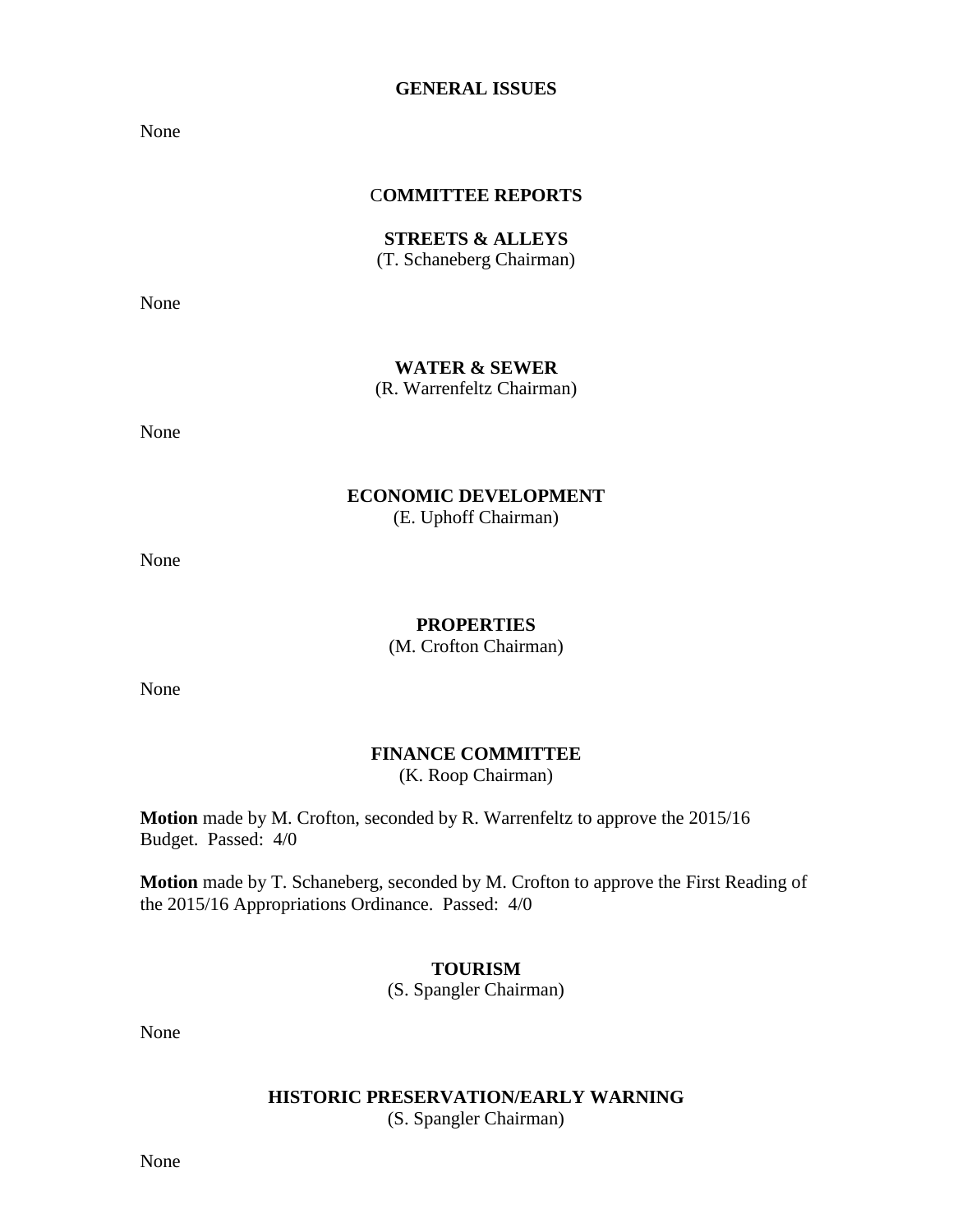## **ADJOURNED SINE DI**

As no further old business was brought before the board, a motion to adjourn was made by M. Crofton, seconded by S. Spangler and carried by unanimous vote at 7:10 p.m.

# **ADMINISTRATION OF OATH**

Village Clerk Lori Smith administered the Oath of Office to newly elected Village Trustees William Schaneberg, Shaun Thompson and re-elected Village Trustee Tony Schaneberg.

# **CALL TO ORDER**

The meeting of the Village of Franklin Grove was called to order by President David Atkinson dispensing with the Pledge of Allegiance at 7:12 p.m.

# **ROLL CALL**

**Present:** Trustees Shaun Thompson, Tony Schaneberg, Roger Warrenfeltz, Scott Spangler, William Schaneberg, Michael Crofton, Attorney Dana Considine, President David Atkinson and Clerk Lori Smith.

# **NEW BUSINESS**

# **RECOGNITION OF VISITOR'S**

Leslie Ballard advised the board that she attended a workshop put on by the Illinois Emergency Management Agency and provided the board with information presented at the workshop.

ESDA Director, Pat Hilliker, spoke to the board about a meeting he attended with regards to how the aftermath of the tornado's that went through Lee County was handled. They discussed a lot of the weaknesses and the need for layered backups.

President Atkinson suggested that a plan be presented next month on what needs to be done to correct these weaknesses.

Pat Hilliker wanted to commend the board on the success of the Village Spring Clean-up.

# **CLERK'S REPORT**

None

# **POLICE REPORT**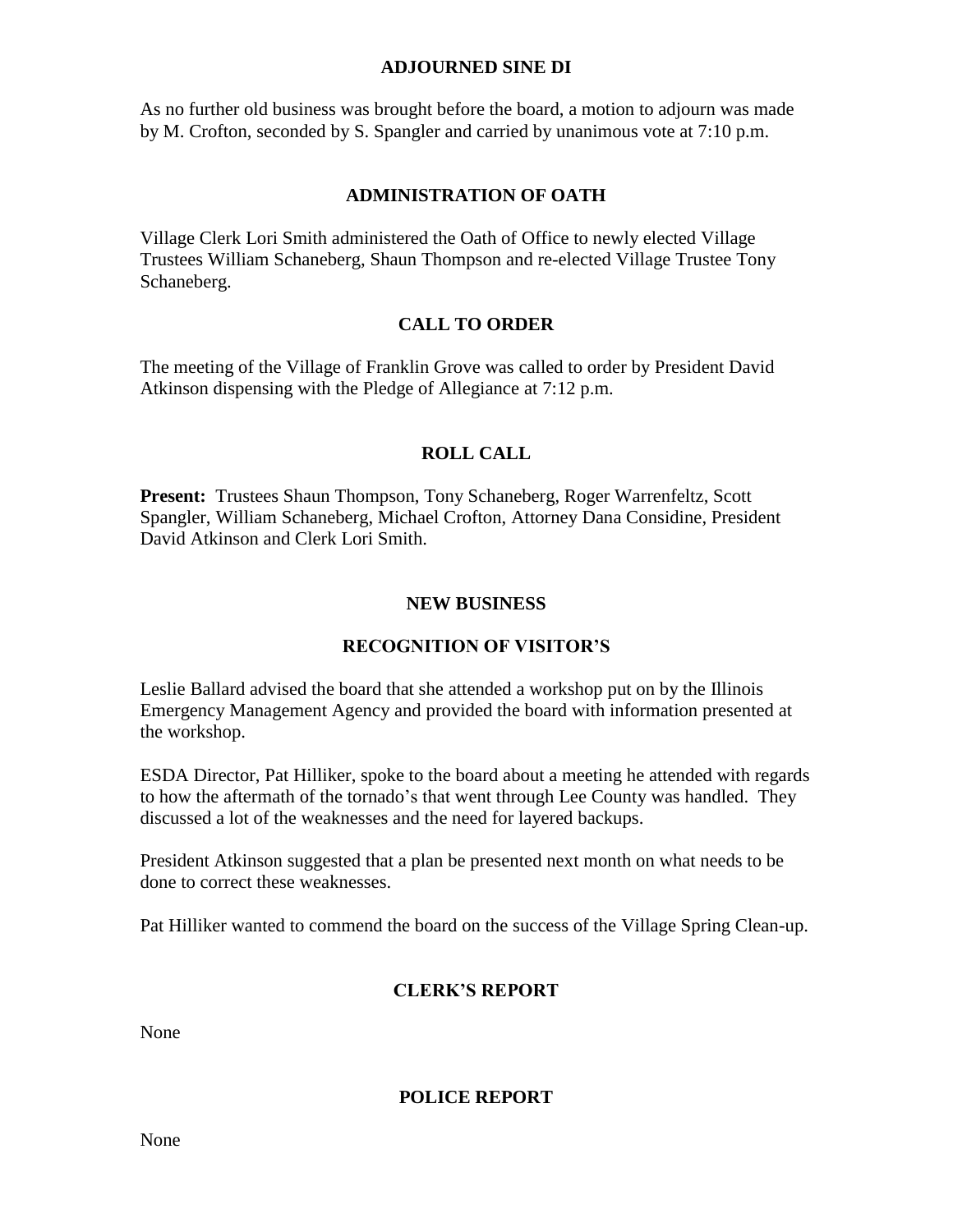# **LEAGAL ISSUES** (Attorney Dana Considine)

None

# **GENERAL ISSUES**

**Motion** made by S. Spangler seconded by R. Warrenfeltz to approve the Committee Assignments as presented (see attached). Passed: 6/0

# C**OMMITTEE REPORTS**

# **STREETS & ALLEYS**

(T. Schaneberg Chairman)

**Motion** made by M. Crofton, seconded by T. Schaneberg to approve the purchase of an alley grader from Woods Equipment for \$1,300.00. Passed: 6/0

**Motion** made by M. Crofton, seconded by S. Spangler to approve a request for payment of a new sidewalk at 325 S. Walnut Street in the amount of \$1,440.00. Passed: 6/0

Trustee Schaneberg advised the board the he has been unable to contact Jeff George and Sons. The engineer is recommending that we send a registered letter with a time frame to respond and then go after the bond.

## **WATER & SEWER**

## (R. Warrenfeltz Chairman)

**Motion** made by R. Warrenfeltz, seconded by T. Schaneberg to approve payment to Baxter and Woodman of \$5,600.00 to finish administering the Well House Grant Project. Passed: 6/0

Trustee Warrenfeltz advised the board that there was going to be a pre-construction meeting tomorrow at 10:00 a.m. for the Water Main Repair under the Railroad.

Trustee Warrenfeltz advised that we need to be looking at an increase in the water and sewer rate. We need to be building funds for anticipated work that will need to be done to the Plant.

## **ECONOMIC DEVELOPMENT** (E. Uphoff Chairman)

None